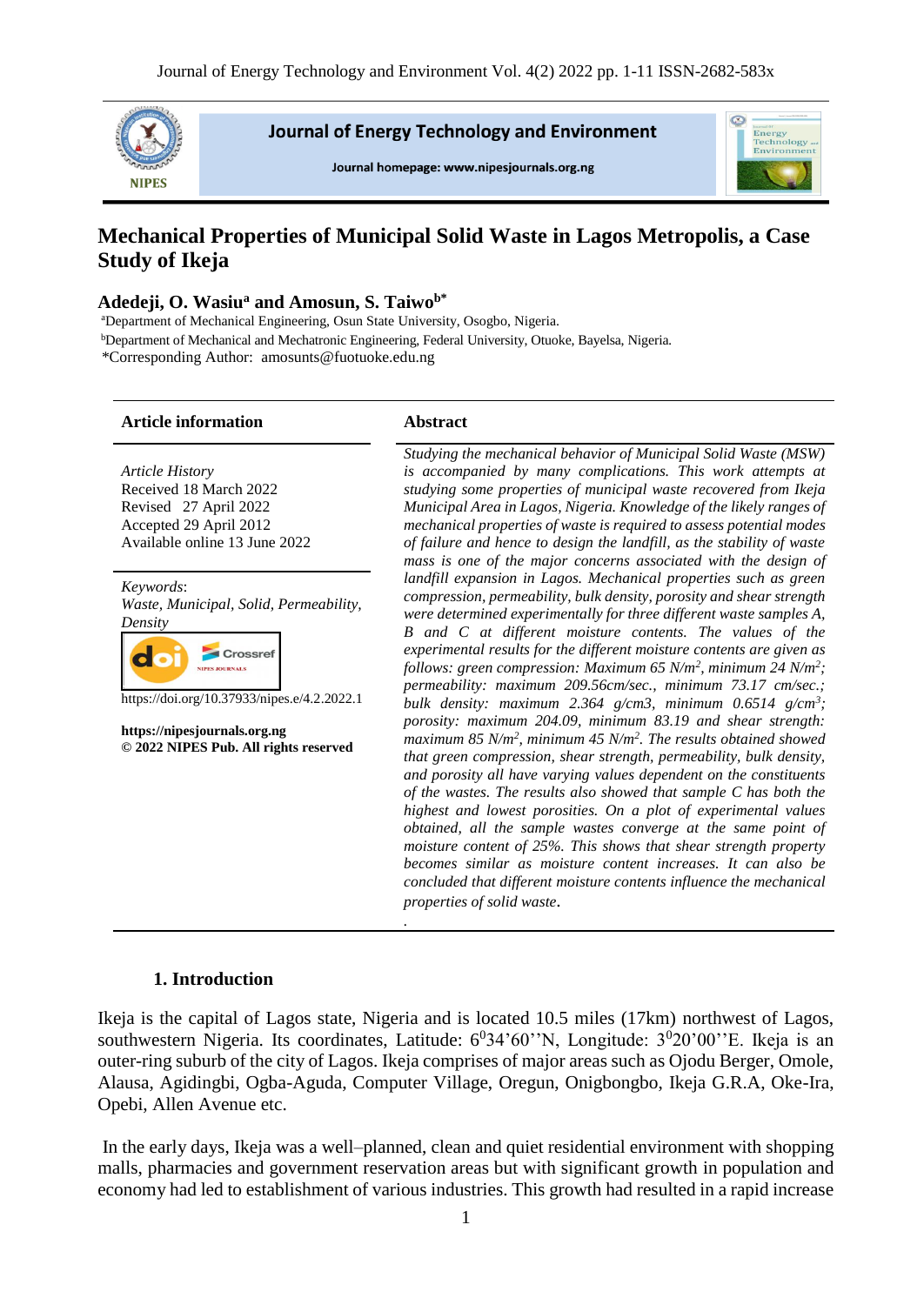in the quantity of Municipal Solid Waste (MSW). At present the per-capita generation of MSW in Lagos has reached 0.5kg/day, and the annual total generation is approximately 85 million tons. Table 1 depicts mean percentage by weight composition of refuse from three social classes in Ikeja, namely, government reservation, middle class and old town areas.

| <b>COMPONENTS</b>                                | <b>GOVERNMENT</b>       | <b>MIDDLE</b>        | <b>TOWN</b><br><b>OLD</b> |
|--------------------------------------------------|-------------------------|----------------------|---------------------------|
|                                                  | <b>RESERVATION</b>      | <b>CLASS</b>         | <b>AREA</b>               |
|                                                  | AREA                    | <b>AREA</b>          |                           |
| <b>PAPER</b>                                     | 10.2                    | 11.3                 | 2.5                       |
| <b>GARBAGE</b>                                   | 65.3                    | 41.6                 | 8.2                       |
| <b>TIN</b>                                       | 4.6                     | 6.2                  | 3.5                       |
| <b>GLASS</b>                                     | 2.1                     | 2.5                  | 0.0                       |
| <b>RAG</b>                                       | 1.6                     | 3.4                  | 4.3                       |
| $\frac{\text{kg}}{\text{m}^3}$<br><b>DENSITY</b> | $256$ Kg/m <sup>3</sup> | 280Kg/m <sup>3</sup> | $296$ kg/m <sup>3</sup>   |
| <b>MOISTURE</b>                                  | 64.8%                   | 61.4%                | 49.7%                     |
| CONTENT (%)                                      |                         |                      |                           |

Table 1: Composition of refuse from three social classes in Ikeja (Mean percentage by weight)

SOURCE: Lagos State Waste Management Agency (LAWMA).

# *1.1 Municipal Solid Waste*

Waste is defined as any substance or object discarded for any reason, whether part or all such substance may be recycled, for example, rubbish, trash, scraps tiles, cans, papers, chemicals, slugs, machine parts, scrap metals, and so on. Dixon and Langer [1] reported that developing countries often have waste streams that contain more biodegradable material and fewer plastics, while industrialized countries have less biodegradable content and more uniformity in their waste streams, mostly due to well- developed recycling and pre-treatment policies. Total amount of waste produced per capital increases every year due to population growth. Municipal Solid Waste (MSW) is unwanted material generated in a municipal or notified area in either solid or semi-solid from excluding industrial hazardous wastes but including treated bio-medical wastes. MSW consists of household waste, construction and demolition debris sanitation residue and waste from streets. This garbage is generated mainly from residential and commercial complexes. Other sources of MSW are household waste, commercials, street sweeping, hotels and restaurants, clinics and dispensaries, construction and demolition, horticulture and sludge. Municipal Solid Waste (MSW) composed of various materials with different properties. Besides inert materials and daily soil covering, there are also degradable components such as organic matter. Each of these components has a particular mechanical behavior with different strength and compressibility properties that can vary with time [2]. The proportion of each component is highly variable and is related to cultural and economic aspects.

# *1.2 Mechanics of Wastes*

The current understanding of waste behavior is far from being complete. Engineers, researchers and practitioners have relied on their knowledge of the behavior of soils. Although this has been helpful to some extent, there is an increasing realization that behavior of waste should be considered in the context of a separate discipline of waste mechanics (also referred to as Waste Geotechnics) [3]. It is well known that MSW has different geo-mechanical behavior from soil material because of its fibrous components in strength characteristics [4]. The stability of waste bodies consists of the friction between granular particles and fibrous effective cohesion, i.e. tensile forces in the fibrous components such as fibers and foils [5]. The fibrous components come from a wide group of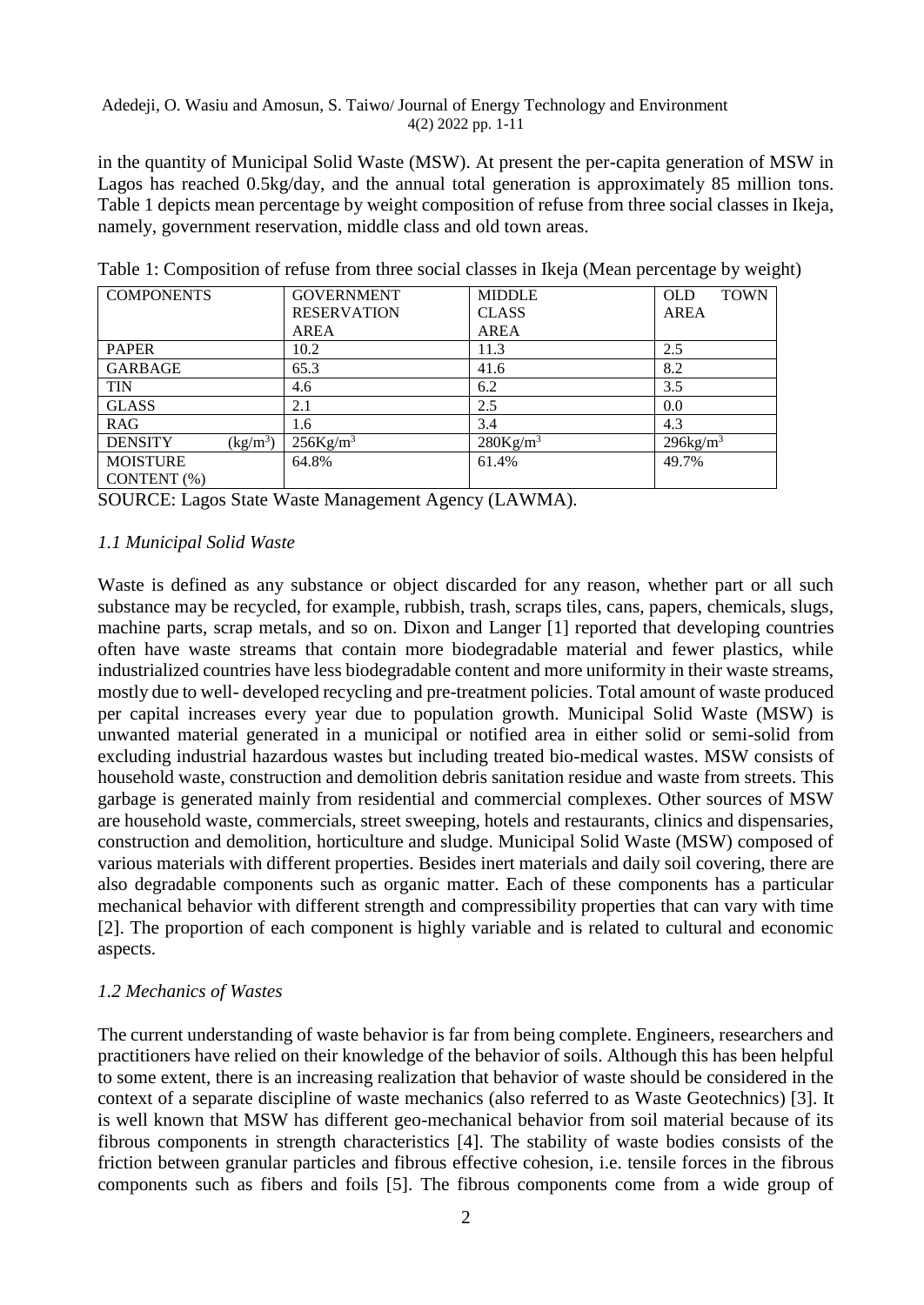substances (fibrous materials) such as paper/cardboard, soft plastic, hard plastic and wood. However, the individuality of each of these materials implies different physical and mechanical properties [6]. In other words, each of the listed materials has a different influence on the pseudocohesion or reinforcement [7]. A good starting point is to compare some of the results from preliminary and novel studies on waste properties available in the literature with those of geological and engineered materials, e.g. granular soils, peat, reinforced soil. Similarities and difference in measured behavior can then lead to the development of laboratory and field tests specially for obtaining engineering properties of MSW. An increasing number of international researchers are investigating engineering behavior of waste and its interaction with engineered containment systems. Evaluating the engineering properties and hence behavior of MSW bodies is challenging due to the variety of materials present. It is preferable to undertake testing on real materials in an undisturbed state. However, this is not always possible. Undisturbed samples cannot be taken and therefore laboratory tests have to be on disturbed material that is re-compacted into test apparatus.

MSW can be highly structured material resulting from the method of placement and this structure will be destroyed. In addition, variation in composition between samples can be extreme, making it difficult to quantify the contribution to behavior of the different components of waste quantify the contribution to behavior of the different components of waste or mechanism of behavior. It is also difficult to systematically change the proportion of waste constituents in order to investigate the role each plays. This is required in order to evaluate the impact of future changes in waste composition. Additional considerations are the very large size of test apparatus required to accommodate large particles, and health and safety requirements that dictate tests on real waste have to be carried out in a controlled laboratory environment. These are both expensive to construct and operate. An additional major factor is that engineering properties of waste vary with time due to degradation process. At present there are no internationally accepted standard sampling testing procedures for waste materials. In addition, there is presently no accepted guidance on selection of appropriate values of the engineering parameters for use in design, or agreed approaches for assessing waste behavior as part of the design process.

# *1.3 Waste Classifications*

There are a number of general waste classification systems in common use, and these have been developed to provide information for specific end uses, e.g. recycling/waste minimization, assessment of biodegradation potential and calorific value. However, for assessment of engineering behavior a classification is required that groups waste constituents in terms of their mechanical properties. In a typical landfill there will be three distinct phases present: solid, liquid and gas. There may also be a need to distinguish between mobile liquid and in large drainable pores (inter-particle), and liquid that is trapped, absorbed or otherwise bound to the solid fraction (intra-particle). The information required to classify waste components can be summarized as: knowledge of component shape to distinguish between soil-like (three-dimensional, e.g. granular) and non-soil-like (twodimensional, e.g. foils) components. This allows classification of components in relation to their potential for influencing mechanical behavior of the waste mass (e.g. shear strength). A new classification framework for MSW that fulfilled the requirement has been proposed by [8]. It gives a geotechnical classification system. It classifies waste components based on (1) their material engineering properties (e.g. shear, components and tensile strength), (2) a size distribution of the components, (3) the component shape (reinforcing, compressible and incompressible) and (4) the degree of degradability.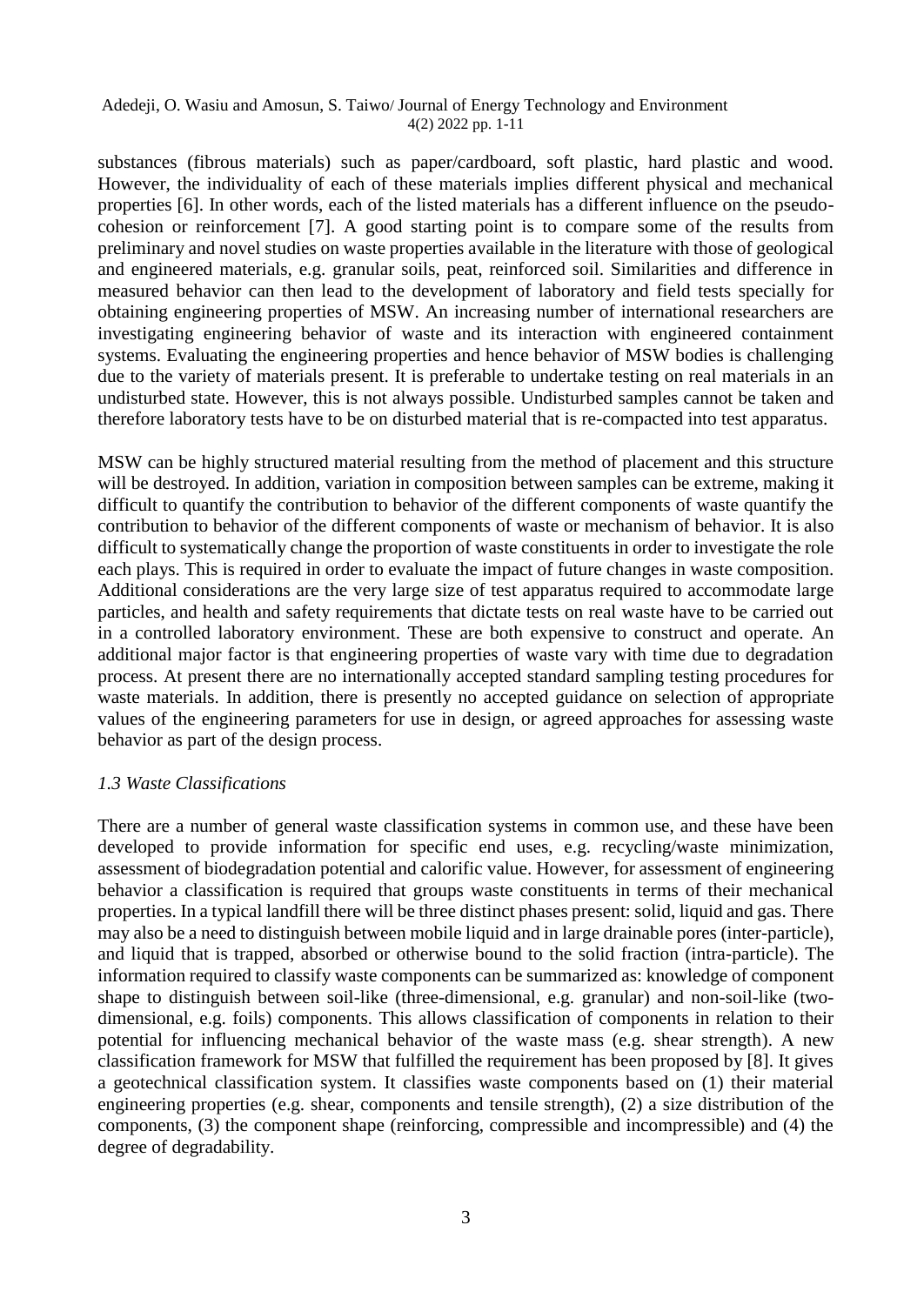# *1.4 Waste Generation Rate*

Waste generation rate is defined as the quantity of solid waste generate in a given unit product. A typical unit solid waste generation is shown in the table below:

| Source                  | Unit                                 | Magnitude     |
|-------------------------|--------------------------------------|---------------|
| Canned and frozen foods | Metric ton/Metric ton of raw product | $0.04 - 0.05$ |
| Printing and Publishing | Metric ton/ Metric ton of raw paper  | $0.08 - 0.40$ |
| Automotive              | Metric ton/vehicle produced          | $0.6 - 0.8$   |
| Petroleum refining      | Metric ton/ (Employee per day)       | $0.04 - 0.05$ |
| Rubber                  | Metric ton/Metric ton of rubber      | $0.10 - 0.30$ |

Table 2: Waste generation rate in Metric ton/Material ton

# *1.5 Properties of Municipal Solid Waste*

Although waste is heterogeneous, many of the studies show that Municipal Solid Waste (MSW) has mechanical properties that vary in constituent and a predictable way (e.g. with respect to stress state and method of placement).

*a. Shear Strength* – In terms of mechanical properties, untreated Municipal Solid Waste (MSW) is regarded as a composite material. The shear strength of MSW consists of two major resistance components, friction and tension (reinforcement) [9]. Frictional forces arise between all waste particles, particularly between granular. Tensile force on the other hand are incorporated in fibrous elements (foils, fibers), only. The shear resistance generated by tensile force is called fiber cohesion. In many regards the granular part of the matrix is different from the fibrous part. Among others, isotropy, stress-strain behavior and sensitivity against biological and chemical decay processes vary significantly.

Those different properties result in several consequences. It is a matter of fact, that it is impossible to exactly determine the shear strength in one single laboratory test. Using comprehensive mechanical models help to come over those constraints [10]. Shear Strength Characteristics of the MSW consists of putrescent organics (i.e., food and garden wastes), cinder, dust, paper, plastics, rubber, textiles, wood, glass, metal etc. After being placed in landfills, Waste composition inevitably changes with time due to biological degradation of the organics. It was discovered that the decrease in organic content is related to fast degradation of putrescent organics.

*b. Moisture Content* **–**Moisture content of waste depends on the initial composition, local climatic conditions, operating conditions, rate of decomposition and organic content. On exposure to water, the unit weight of any constituent absorbing water would increase (e.g. that of food waste, garden refuse, paper, textiles) due to increased moisture content of the intra-particle voids. This increase in individual particle unit weight is added to the increase in bulk unit weight resulting from increase in the bulk unit weight of the mass. Therefore, older waste would be expected to have a higher bulk unit weight than fresh waste. Although there is limited evidence to support this proposed mechanism, the data from investigation such as those described by [11] provide some corroboration. Daily cover soils play an important role in controlling the amount and distribution of precipitation that enter waste. They result in highly structured waste bodies (i.e. horizontal layers of waste bounded by often low permeability layers of cover soils) and this can cause large spatial variations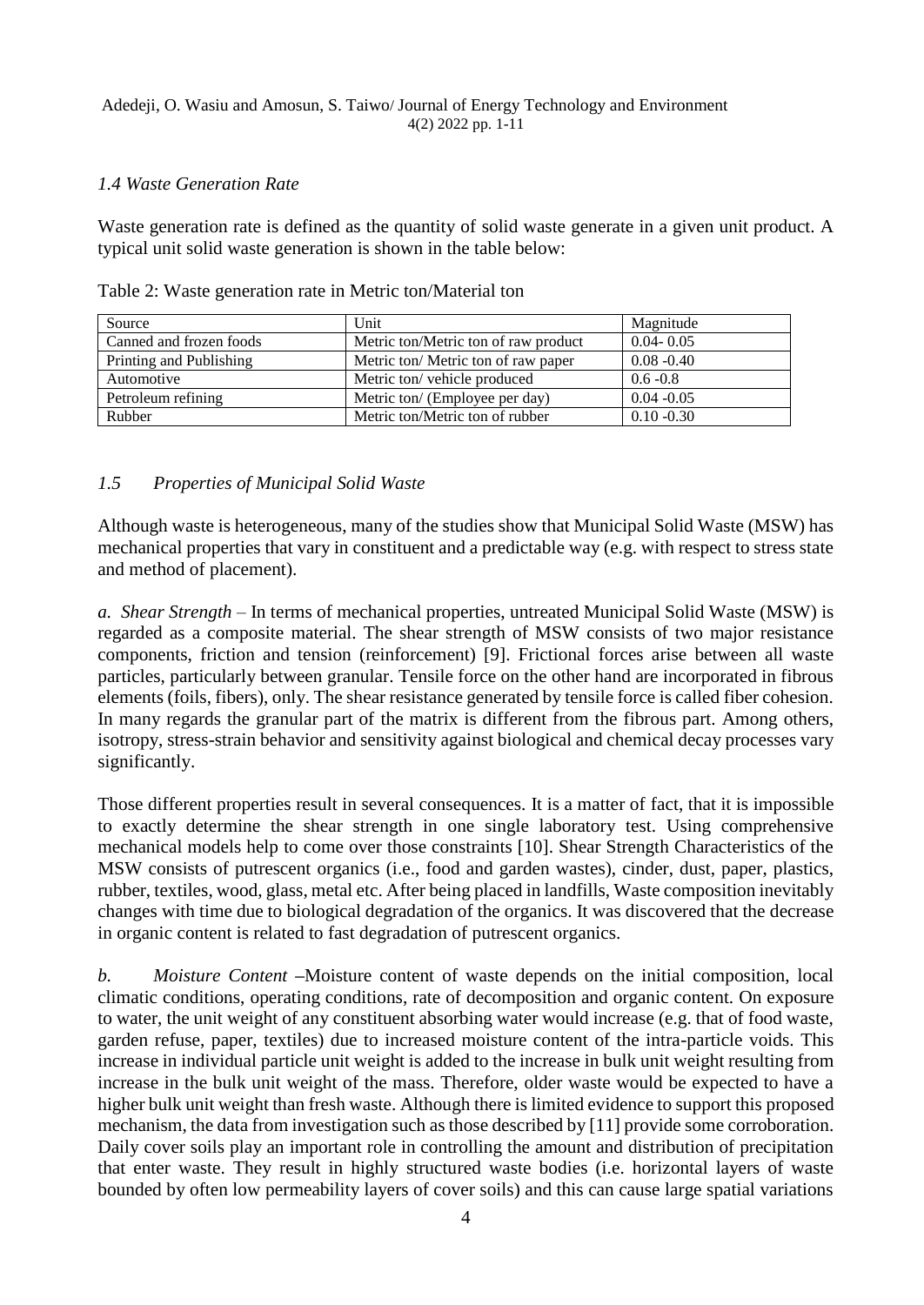in the moisture content of waste. Pelkey [12] defined the moisture content of the waste of the refuse as the ratio of the mass of water to the mass of dry solids present. The moisture content collected as shown below:

$$
M.C \text{ %} = \frac{\text{Final weight}}{\text{Final weight}} - \frac{\text{Initial weight}}{\text{width}} \times 100 \tag{1}
$$

*c. Permeability* **–** Is a property of material which permits the passage of any fluid through its interconnecting pore spaces. The coefficient of permeability in compacted waste is:  $K = Cd^2$ (2)

Where, C is dimensionless constant or shape factor d is average size of pores

Intrinsic permeability as given above is dependent on the property of the solid material, including pore size distribution, tortuosity, specific surface and porosity. Permeability is normally determine using field pumping tests or field percolation tests [11]. Permeability in municipal solid waste is mainly dependent on the pore size and geometry, which in turn varies with the size and shape of the individual particle and packing density.

The borehole permeability test is one of the several methods for estimating saturated coefficient of permeability in situ in the vadose zone. Hanso et al [8] estimated the in situ saturated permeability of MSW using the borehole permeability test at 23 locations in a 4-hectare full scale landfill site Florida, USA. A field investigation was conducted to obtain the residual permeability of flow columns over time. The experimental set up confirms to ASTM D 1987 consisting of PVC flow column that houses the waste, soil/geotextile, and gravel supported by stainless steel screen. Other useful tests are Pumping tests and Slug tests [12].

# **2. Methodology**

The following equipment were used for the experiment: Muffle furnace, Stopwatch, Permeability meter, Risdale Laboratory Rammer, Universal Strength Tester, Moisture Tester

# *2.1 Sample Preparation*

Two samples each of solid waste were collected from Ikeja municipal. They were shredded to size suitable for compaction. The most common waste collected included paper, metals, food materials, and glass/ceramics. However, only the combustibles materials are considered for compactions.

# *1. Moisture Content Determination*

50g of sample is weighed and dried using the moisture tester having a thermostats and timer. After drying it is re-weighed again. The moisture content is calculated as shown in eqn. 1 below:

 $M.C. = Final weight- Initial weight x 100$ Final weight

*2. Permeability* 

This is the volume of air passing through the specimen of 1sq.cm cross sectional area and 1cm height at a pressure difference of 1gm/cm in one minute. It is calculated using eqn. 2 below:

$$
Perm = VH / pAt
$$
\n
$$
Perm = Permeability
$$
\n(3)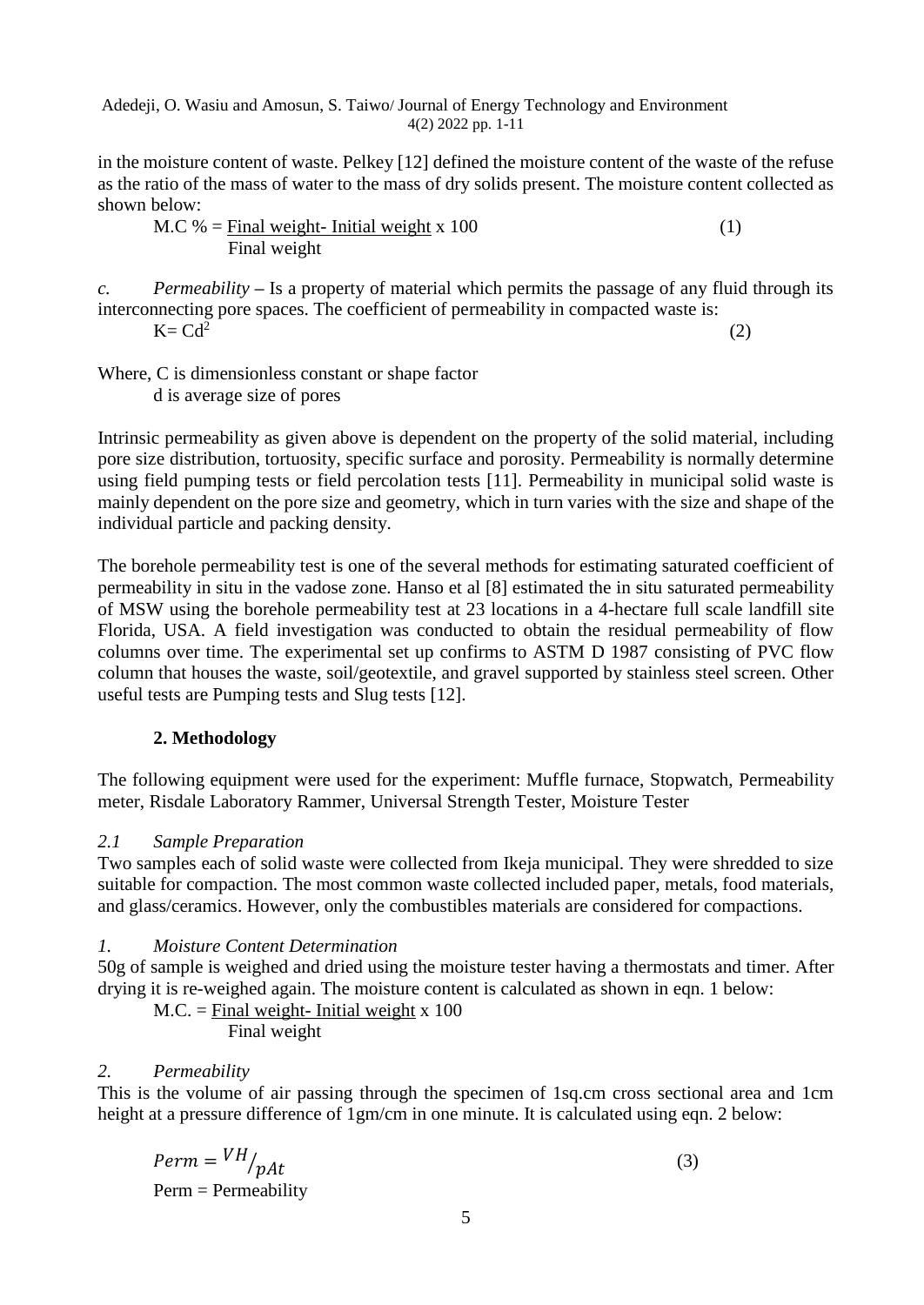- $V =$  Volume of air in cm
- $H =$ Height of specimen in cm
- $p =$ Pressure of air  $g/cm^2$

 $A = Cross$  sectional area of specimen in cm<sup>2</sup>

 $t =$  time in minutes

# *3. Expansion*

Expansion / Shrinkage during oven drying length of sample are measured upon comparison and drying in the oven. The difference in the height gives the value of expansion/ shrinkage in cm.

# *4. Composition of Waste*

The wastes are separated into constituent and weigh. The percentage composition of each constituent is calculated using equation 3.

| Composition% = Weight of components x 100 | (4, |
|-------------------------------------------|-----|
| Total Weight of Waste                     |     |

The sample was prepared with the addition of binding agents and water for proper binding. A ramming machine was used to compact the sample. The ramming was done in a cylindrical shell. 1000kg of load was used to produce about 5 blows. The sample was then released from the shell using a stripping machine. 200 cm<sup>3</sup> of air was passed through specimen of weight 5.08cm and crosssectional area 20.268cm at a pressure of 10g/cm. The total time was recorded.

# *5. Bulk density*

This is determined by dry weight the sample and then increased it in a volume of water. The volume of water displaced is measured and the bulk density is calculated.

| Bulk Density= weight of sample |  |
|--------------------------------|--|
| Volume of water displaced      |  |

# *6. Confined Compression and shear Strength Test*

This is done with universal strength Tester. Two compression and stress test were done; green (wet) and Dry.

# *7. Drying Compression and Strength*

The cylindrical sample from is placed between the compression heads while wet. A load is applied to the specimen at uniform rate of about 25N/m with the specimen collapsed. Then the values are read from the scale directly.

*8. Dry Compression*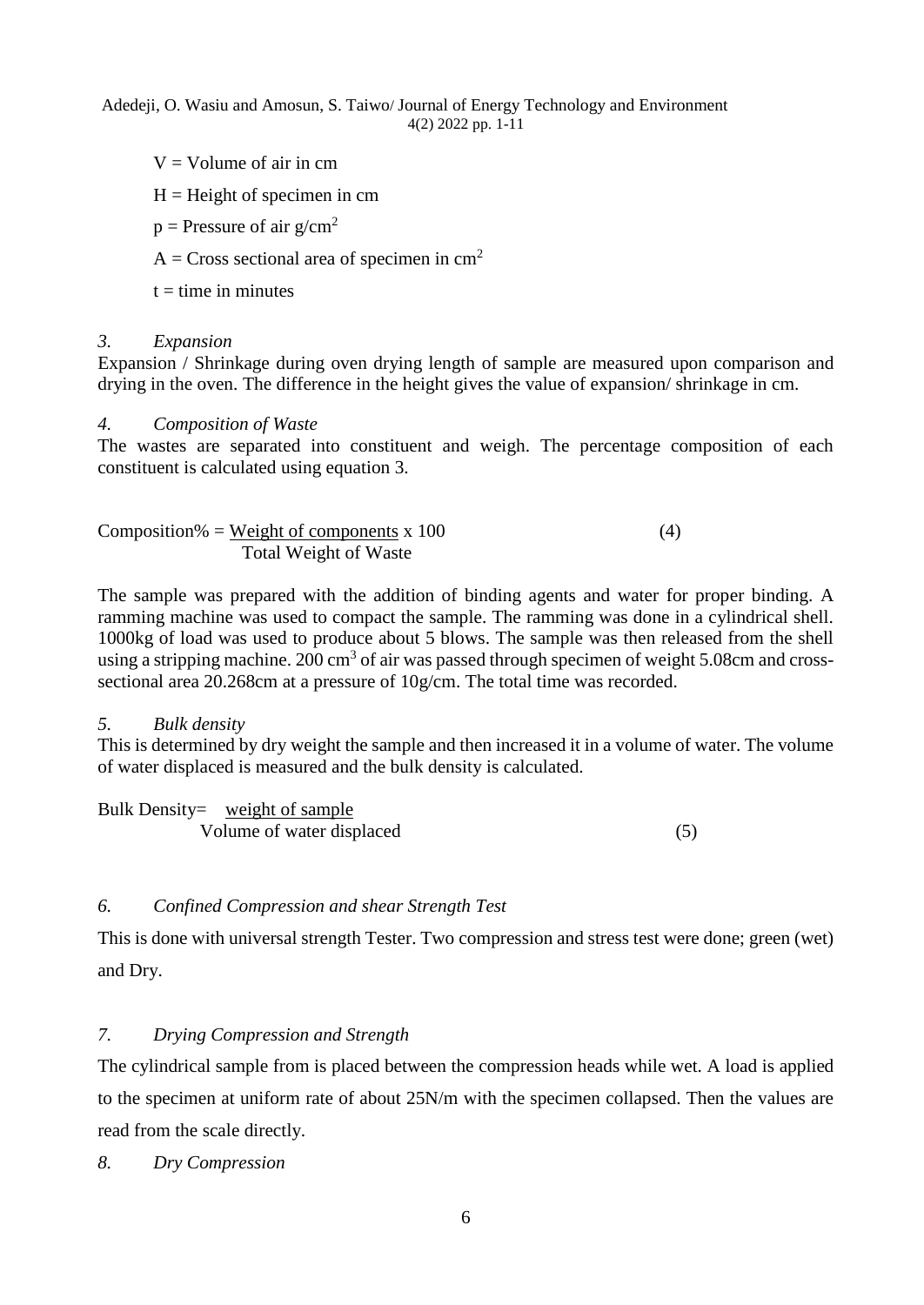The sample is subjected to load as in green compression and shear strength but with different compression loads.

# **3. Results and Discussion**

Tables 3, 4, and 5 shows the results of the green compression, permeability, bulk density, porosity and shear strength test performed on various samples: Samples A, B, and C were at different moisture content. Table 6 gives the mean variation for the combination of the three test samples.

| $\ldots$ |        |                                   |           |                           |          |          |  |                |  |
|----------|--------|-----------------------------------|-----------|---------------------------|----------|----------|--|----------------|--|
| Moisture |        | Permeability 'A'<br>Bulk<br>Green |           | Density                   | Porosity | $\Delta$ |  | Shear Strength |  |
| Content  | $(\%)$ | Compression 'A'                   | (cm/sec.) | $A'$ (g/cm <sup>3</sup> ) |          |          |  | $A' (N/m^2)$   |  |
|          |        | (N/m <sup>2</sup> )               |           |                           |          |          |  |                |  |
|          |        | 65.00                             | 73.17     | 2.364                     |          | 147.46   |  | 52.00          |  |
| 10       |        | 62.00                             | 86.99     | 2.200                     |          | 114.41   |  | 58.00          |  |
| 15       |        | 58.00                             | 86.54     | 1.864                     |          | 189.22   |  | 72.00          |  |
| 20       |        | 45.00                             | 82.57     | 1.898                     |          | 178.98   |  | 68.00          |  |
| 25       |        | 41.00                             | 75.35     | 1.486                     |          | 129.11   |  | 60.00          |  |

Table 3 Variation of moisture content with testing parameters on sample A

NOTE: Sample A: Corrugated paper, wood waste, leave and nylon waste.



Fig. 1: Variation of moisture content with testing parameters on sample A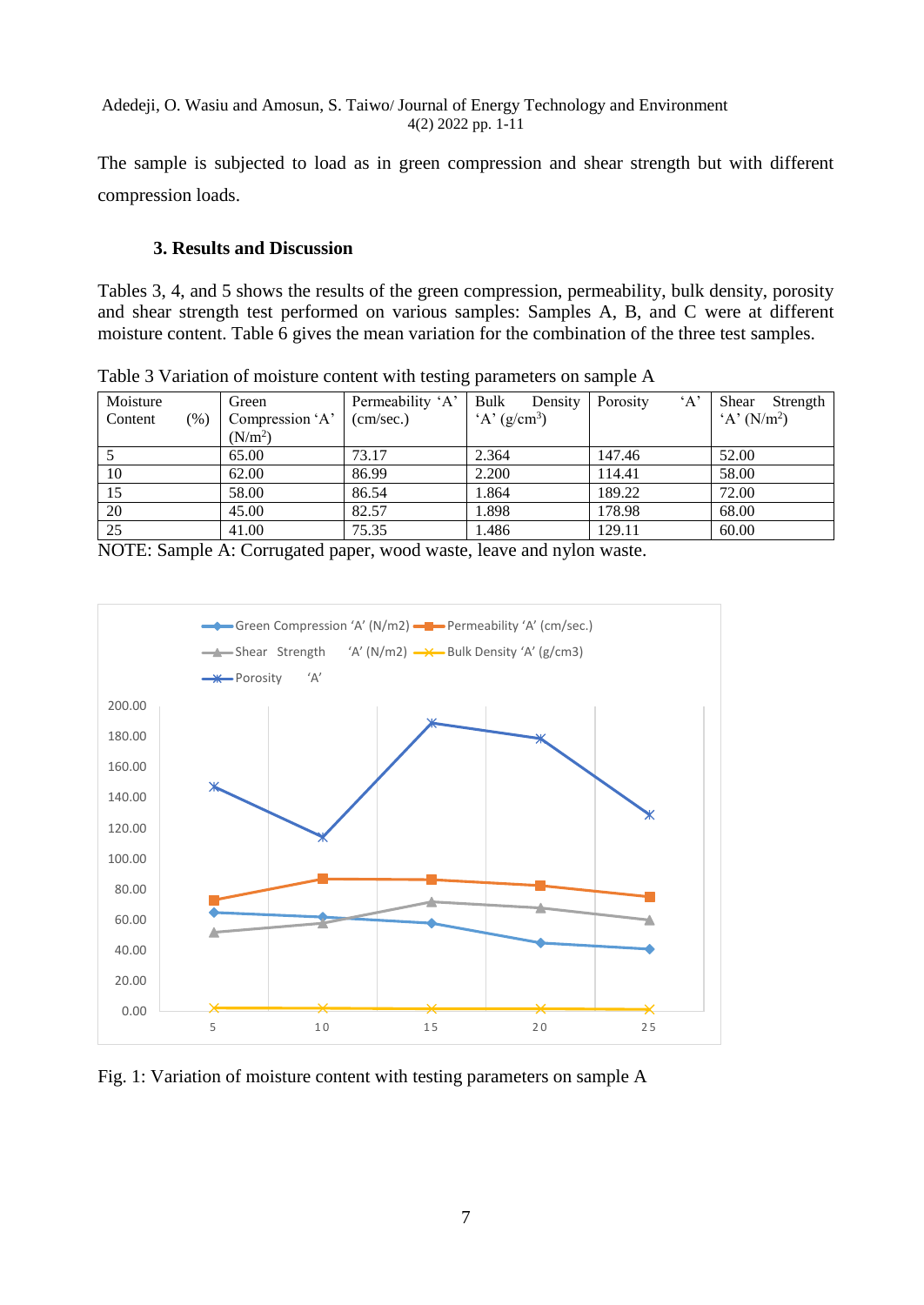| Moisture |         | Green               | Permeability 'B' | Bulk Density 'B'     | $\cdot$ B<br>Porosity | Shear<br>Strength |
|----------|---------|---------------------|------------------|----------------------|-----------------------|-------------------|
| Content  | $(\% )$ | Compression 'B'     | (cm/sec.)        | (g/cm <sup>3</sup> ) |                       | $B' (N/m^2)$      |
|          |         | (N/m <sup>2</sup> ) |                  |                      |                       |                   |
|          |         | 50.00               | 80.84            | 0.832                | 108.33                | 65.00             |
| 10       |         | 30.00               | 81.28            | 0.802                | 104.39                | 45.00             |
| 15       |         | 54.00               | 81.47            | 0.740                | 98.68                 | 77.00             |
| 20       |         | 50.00               | 82.14            | 0.701                | 93.89                 | 67.00             |
| 25       |         | 44.00               | 83.01            | 0.654                | 84.97                 | 61.00             |

Table 4: Variation of moisture content with tested parameters on Sample B

Note: Sample B: Milled Papers Table



Fig. 2: Variation of moisture content with tested parameters on Sample B

Table 5 Variation of moisture content with tested parameters on Sample C

| Moisture |        | Green           | Permeability 'C' | Bulk Density 'C' | $\cdot$ C'<br>Porosity | Shear<br>Strength                           |
|----------|--------|-----------------|------------------|------------------|------------------------|---------------------------------------------|
| Content  | $(\%)$ | Compression 'C' | (cm/sec.)        | $(g/cm^3)$       |                        | $^{\circ}$ C $^{\circ}$ (N/m <sup>2</sup> ) |
|          |        | $(N/m^2)$       |                  |                  |                        |                                             |
|          |        | 24.00           | 209.56           | 1.226            | 212.06                 | 78.00                                       |
| 10       |        | 37.00           | 138.07           | 1.220            | 204.09                 | 85.00                                       |
| 15       |        | 48.00           | 88.24            | 1.183            | 98.54                  | 75.00                                       |
| 20       |        | 54.00           | 97.80            | 1.093            | 87.55                  | 70.00                                       |
| 25       |        | 64.00           | 99.04            | 1.005            | 83.19                  | 62.00                                       |

Note: Sample C: Wood waste, leave and nylon.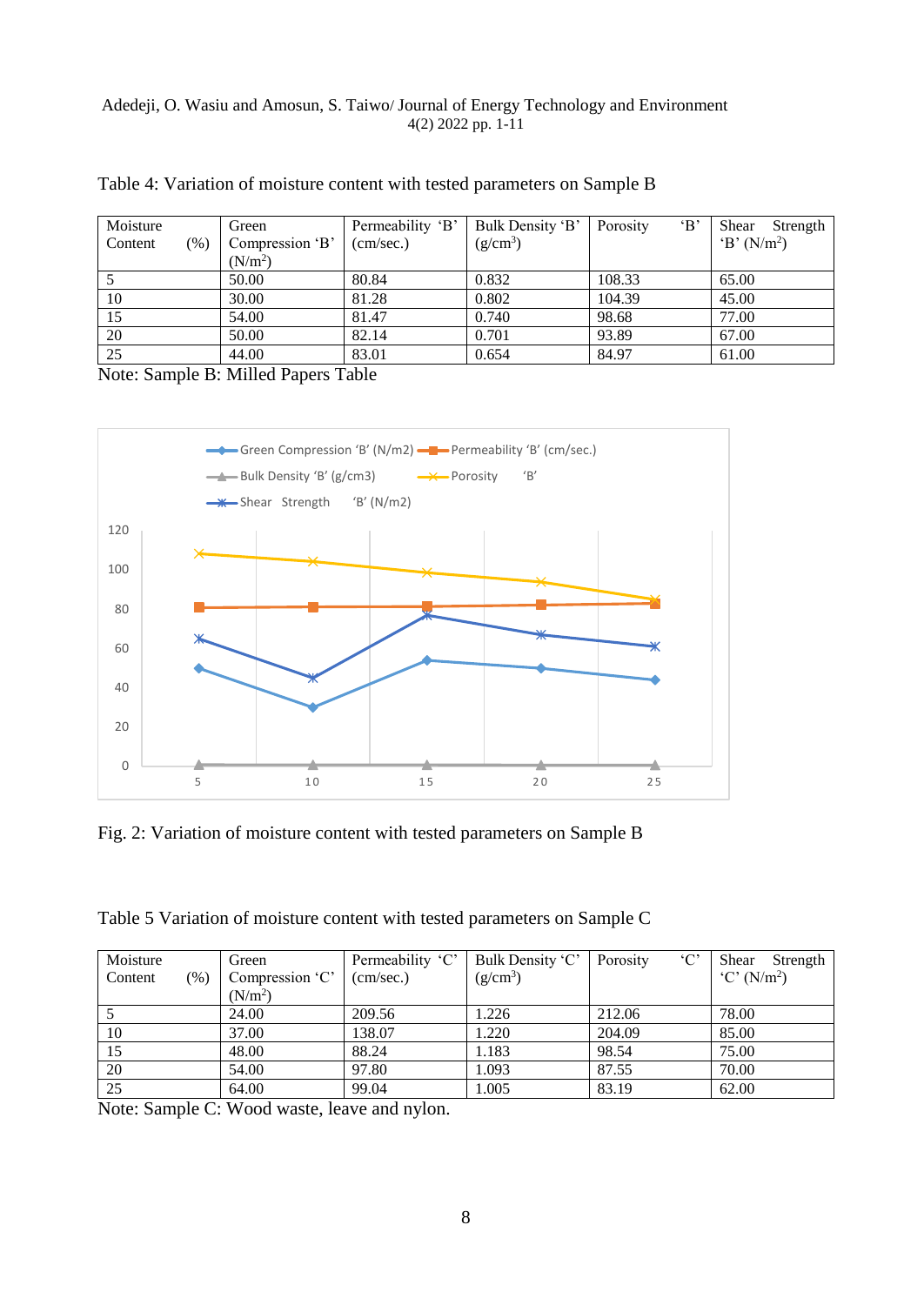

Adedeji, O. Wasiu and Amosun, S. Taiwo/ Journal of Energy Technology and Environment 4(2) 2022 pp. 1-11

Fig. 3: Variation of moisture content with tested parameters on Sample C

| Moisture    |        | Mean<br>Green                     | Mean             | Mean       | Bulk                | Mean     |                     | Mean                | Shear               |
|-------------|--------|-----------------------------------|------------------|------------|---------------------|----------|---------------------|---------------------|---------------------|
| Content     | $(\%)$ | Compression                       | Permeability 'M' | Densitv    | $^{\circ}M^{\circ}$ | Porosity | $^{\circ}M^{\circ}$ | Strength            | $^{\circ}M^{\circ}$ |
|             |        | $^{\circ}$ M' (N/m <sup>2</sup> ) | (cm/sec.)        | $(g/cm^3)$ |                     |          |                     | (N/m <sup>2</sup> ) |                     |
|             |        | 46.33                             | 121.30           | . 447      |                     | 155.95   |                     | 65.00               |                     |
| 10          |        | 43.00                             | 102.10           | l.407      |                     | 140.96   |                     | 62.67               |                     |
| 15          |        | 53.33                             | 85.40            | 1.262      |                     | 128.81   |                     | 74.67               |                     |
| 20          |        | 49.67                             | 87.50            | 1.231      |                     | 120.14   |                     | 68.33               |                     |
| 25          |        | 49.67                             | 85.80            | 1.048      |                     | 99.09    |                     | 61.00               |                     |
| - - - - - - |        |                                   |                  |            |                     |          |                     |                     |                     |

Table 6: Mean Variation for the Combination of the Three Test Samples

NOTE: M= Mean



Fig. 4: Mean Variation for the Combination of the Three Test Samples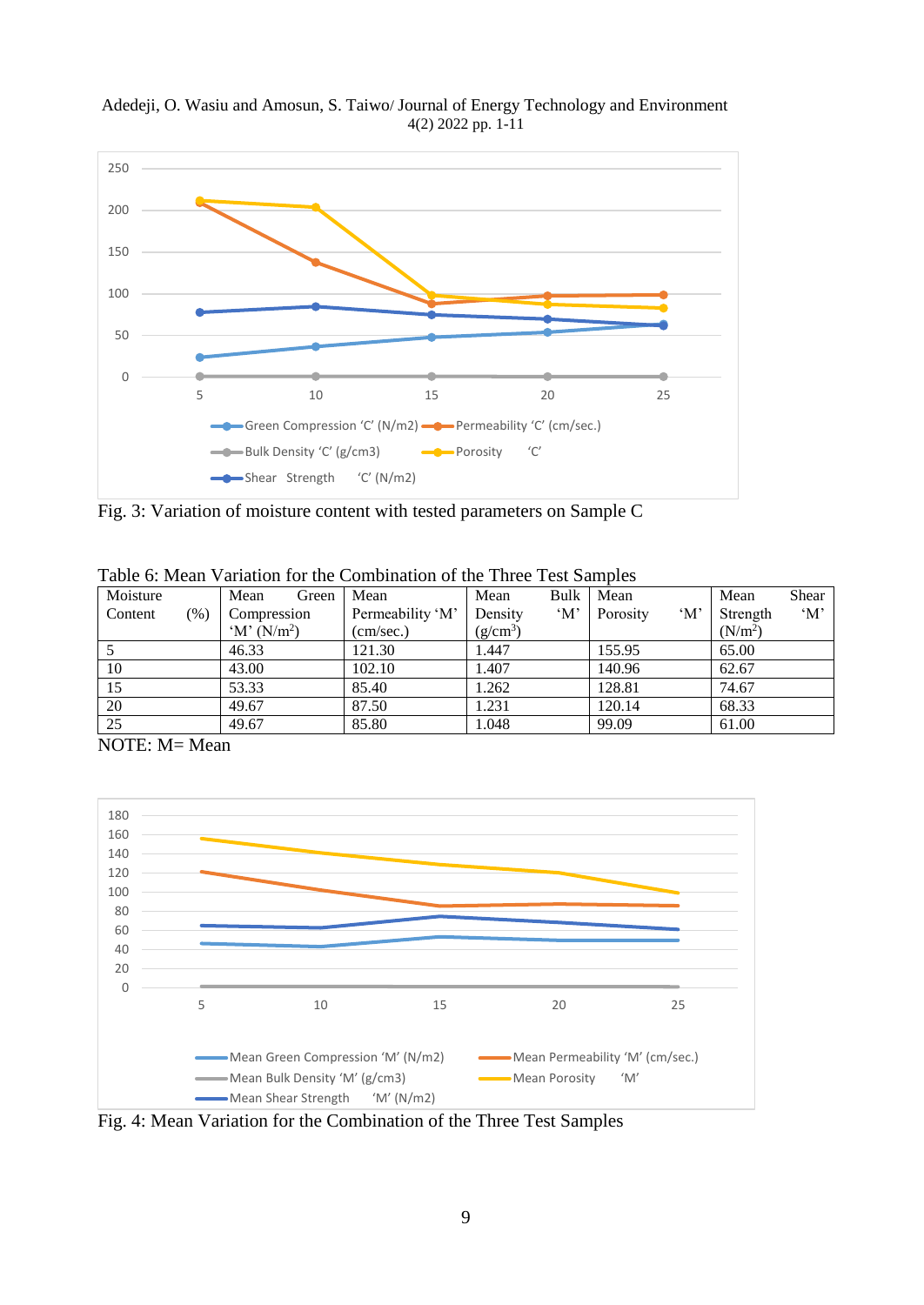The behavior of green compression in samples A, B, and C are shown in figure 4. The maximum green compression 65 N/m<sup>2</sup> is obtained for sample A at moisture content of 5% while the minimum green compression of 24 N/m<sup>2</sup> was obtained in sample C at moisture content of 5%. In sample A, the green compression decreases with increase in moisture content. This may be because of the structure of the milled paper particles which seemed to be bounded together unlike sample B and C which are mixed constituents that may not be compatible. In figure 1, the permeability of the waste material in sample A increases from 73.17 cm/sec. at a moisture content of 5% to 86.99 cm/sec at a moisture content of 10% before it falls again to 75.35 cm/sec. at a moisture content of 25% Sample C in contrast to sample A decreases from 209.56 cm/sec. at 5% moisture content. Sample B decreases from 88.24cm/sec. to 83.01 cm/sec. at moisture content of 5% and 25% respectively. In contrast to above, in figure 2, the bulk density of the samples decreases with increase in moisture content. This may be due to the fact that the materials bring out higher moisture content in such a way that the volume becomes higher than what would have expected. However, sample A has the highest bulk density of 2.364 g/cm<sup>3</sup> with sample B lowest of 0.6514 g/cm<sup>3</sup> due to the composite nature of sample A with various densities combined.

In figure 3, sample C has both the highest and the lowest porosities while sample B decreases linearly in porosity with highest and lowest porosity at 5% and 25% moisture content respectively. And lastly, in figure 4, shear strength in sample A rises from 52  $N/m^2$  and peak at 72  $N/m^2$  before it falls to 60N/m<sup>2</sup>. Sample B falls sharply from 65 N/m2 at 5% moisture content to 45 N/m2 at 10% moisture content and peak at 77 N/m<sup>2</sup> at moisture content 20% before it falls back to 61 N/m2 at 25% moisture content. And interestingly all the sample wastes converge almost at the same point at moisture content 25% which show that shear strength properties ultimately becomes similar as moisture content increases.

## **4. Conclusion**

According to statistical survey and experimental result on the types of waste in Ikeja metropolis, papers (milled or corrugated) have the minimum bulk density but maximum permeability. Also, wood waste, nylon and leaf have minimum green compression and permeability but maximum bulk density based on percentage of moisture content. Consequently, as a result of statistical survey on the types of waste in Ikeja metropolis, it can be deduced that over 84.06% of the solid wastes generated in this area are not subjected to short term decomposition except for garbage and paper which are only 15.94% of the total.

## **5. Recommendation**

All the type of wastes generated in Ikeja metropolis can be recycled into one form or the other after carefully sorting out. For example: Plastic can be melted or treated using mechanical recycling. Papers can be bleached, marched and then used to produce brown paper or it can be mixed with fresh pulp to produce more quality paper.

## **References**

- [1] Dixon, N., and Langer, U., (2006). Development of a MSW Classification System for the Evaluation of Mechanical Properties. Waste Management, 26 (3), pp. 220-232.
- [2] Orencio, M.V and Mdef, C (2004). Mechanical Properties of Municipal Solid Waste. Journal of Testing and Evaluation. Vol.32 (6). DOI: 10,1520/ JTE 11945
- [3] Beaven, R.P., and Power, W., (1995). Hydro Geological and Geotechnical Properties of Refuse Using a Large Scale Compression Cell. Proceedings Sardina '95, 5<sup>th</sup> International Landfill Symposium, Cagliari, Italy.
- [4] Bray, J.D., Zekkos, D., Kavazanjian, E., Athanasopoulos, G.A. and Riemer, M.F., (2009). Shear Strength of Municipal Solid Waste, Journal of Geotechnical and Geo-environmental Engineering, Vol. 135, No. 6, June 2009, pp. 709-722